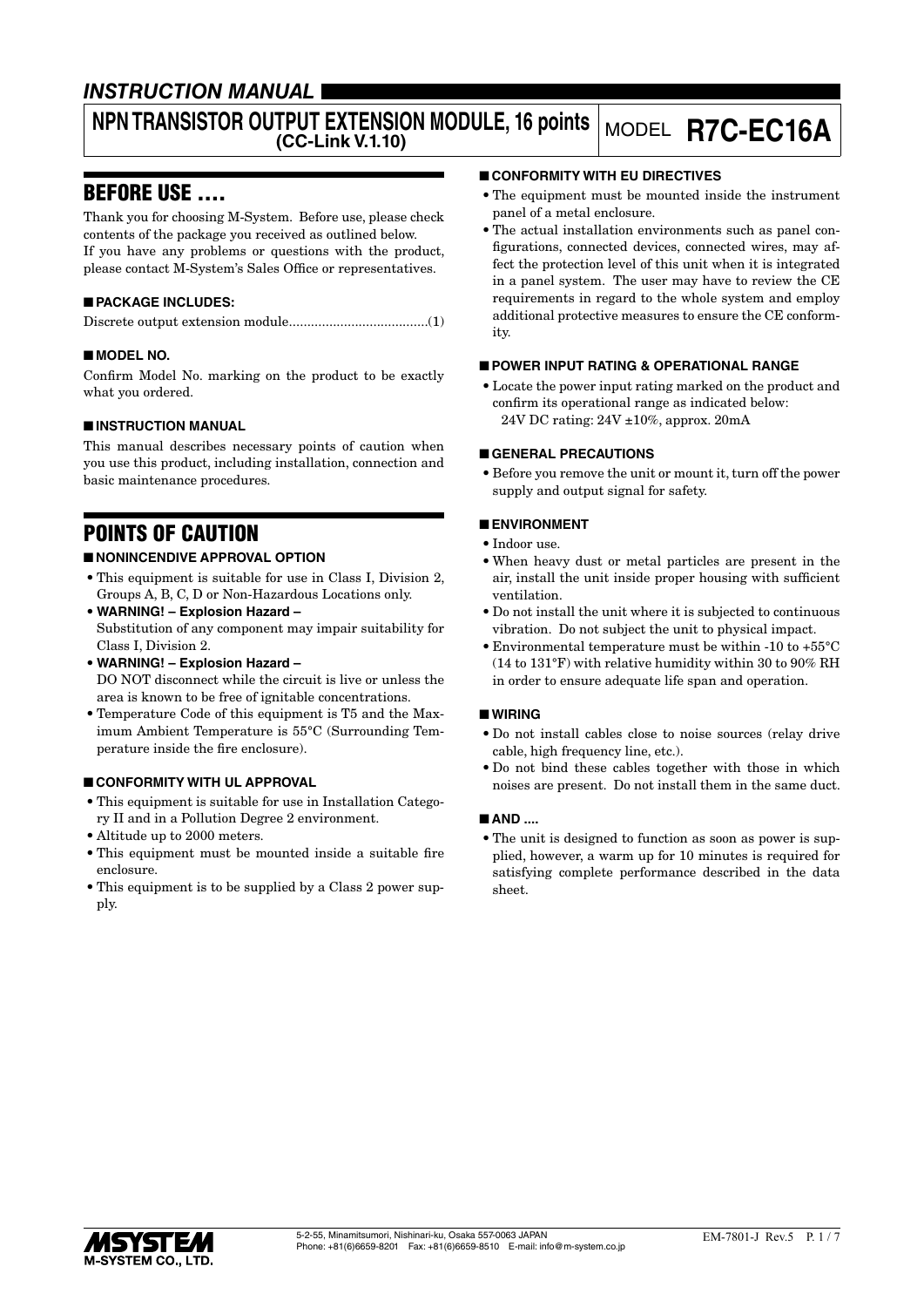# COMPONENT IDENTIFICATION



#### ■ **DISCRETE OUTPUT STATUS INDICATOR LED**

LED indicators show the signal status.

ON : LED ON OFF : LED OFF

#### ■ **OUTPUT TERMINAL ASSIGNMENT**

|                | 10<br>$+24V$ | 11<br>12<br>Y3<br>Y1                                         | 13<br>Y5      | 14<br>Y7 | 15<br>16<br>Y9       | 17<br>YB<br>YD     | 18<br>YF |
|----------------|--------------|--------------------------------------------------------------|---------------|----------|----------------------|--------------------|----------|
|                | 0V           | 3<br>$\overline{2}$<br>4<br>Y <sub>0</sub><br>Y <sub>2</sub> | 5<br>Y6<br>Y4 | 6<br>Y8  | $\overline{7}$<br>YA | 9<br>8<br>YC<br>YE |          |
| NO.            | ID           | <b>FUNCTION</b>                                              |               | NO.      | ID                   | <b>FUNCTION</b>    |          |
| 1              | 0V           | $0V$ (common)                                                |               | 10       | $+24V$               | <b>24V DC</b>      |          |
| $\overline{2}$ | Y0           | Output 0                                                     |               | 11       | Y1                   | Output 1           |          |
| 3              | Y2           | Output 2                                                     |               | 12       | Y3                   | Output 3           |          |
| 4              | Y4           | Output 4                                                     |               | 13       | Y5                   | Output 5           |          |
| 5              | Y6           | Output 6                                                     |               | 14       | Y7                   | Output 7           |          |
| 6              | Y8           | Output 8                                                     |               | 15       | Y9                   | Output 9           |          |
| 7              | YA           | Output 10                                                    |               | 16       | YΒ                   | Output 11          |          |
| 8              | YC           | Output 12                                                    |               | 17       | YD                   | Output 13          |          |
| 9              | YΕ           | Output 14                                                    |               | 18       | YF                   | Output 15          |          |

# TERMINAL CONNECTIONS

Connect the unit as in the diagram below.

#### ■ **EXTERNAL DIMENSIONS unit: mm (inch)**





5-2-55, Minamitsumori, Nishinari-ku, Osaka 557-0063 JAPAN Phone: +81(6)6659-8201 Fax: +81(6)6659-8510 E-mail: info@m-system.co.jp

# CONNECTING THE EXTENSION MODULE

- 1) Remove the extension connector cover located at the side of the basic module.
- 2) Connect the extension module.



3) Mount the combined module on a DIN rail.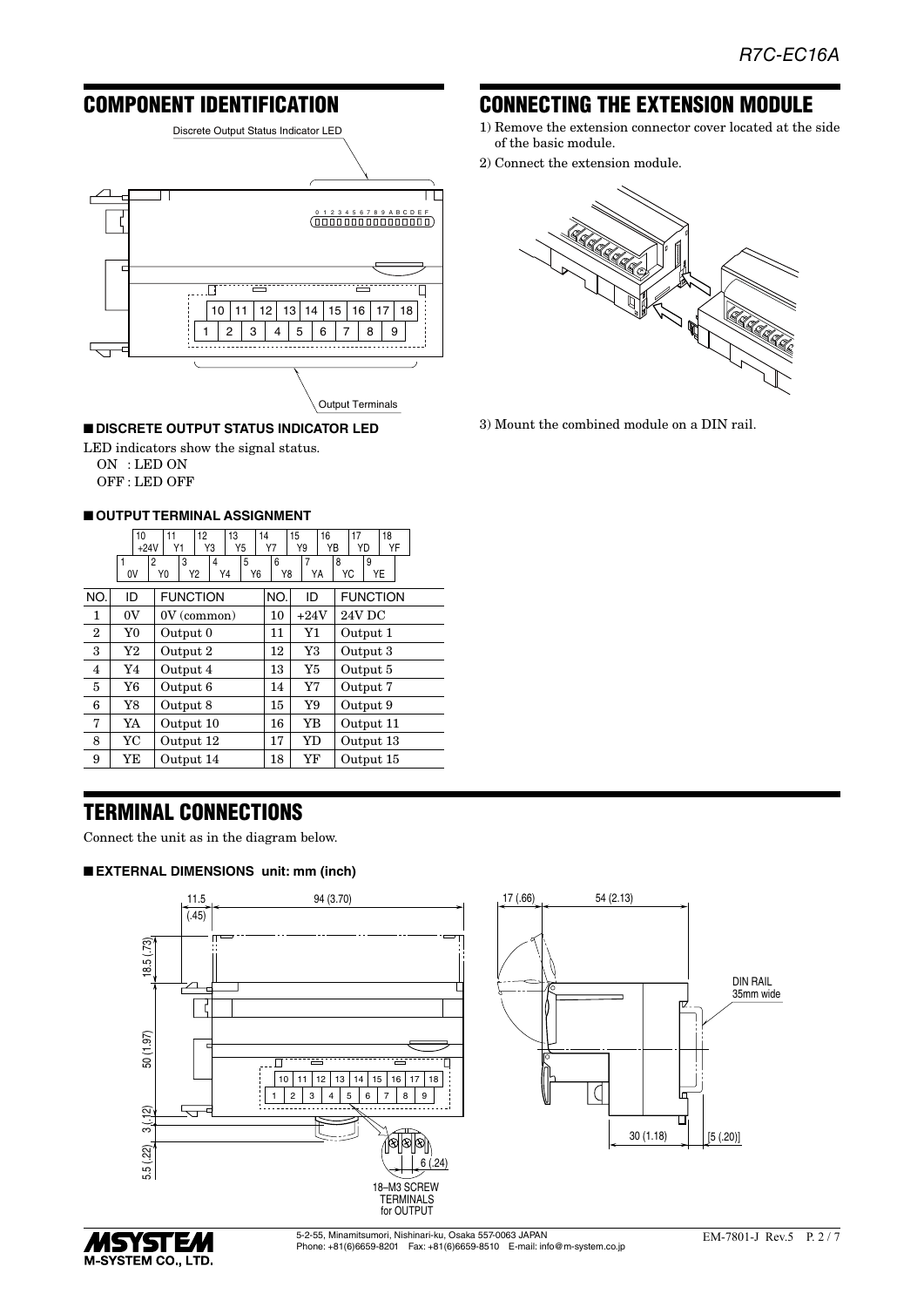#### ■ **CONNECTION DIAGRAM**



# WIRING INSTRUCTIONS

■ **SCREW TERMINAL** 

Torque: 0.5 N·m

#### ■ **SOLDERLESS TERMINAL**

Refer to the drawing below for recommended ring tongue terminal size. Spade tongue type is also applicable. Applicable wire size:  $0.25$  to  $1.65$  mm<sup>2</sup> (AWG 22 to 16) Recommended manufacturer: Japan Solderless Terminal MFG. Co., Ltd, Nichifu Co., Ltd



#### ■ Output Connection Example



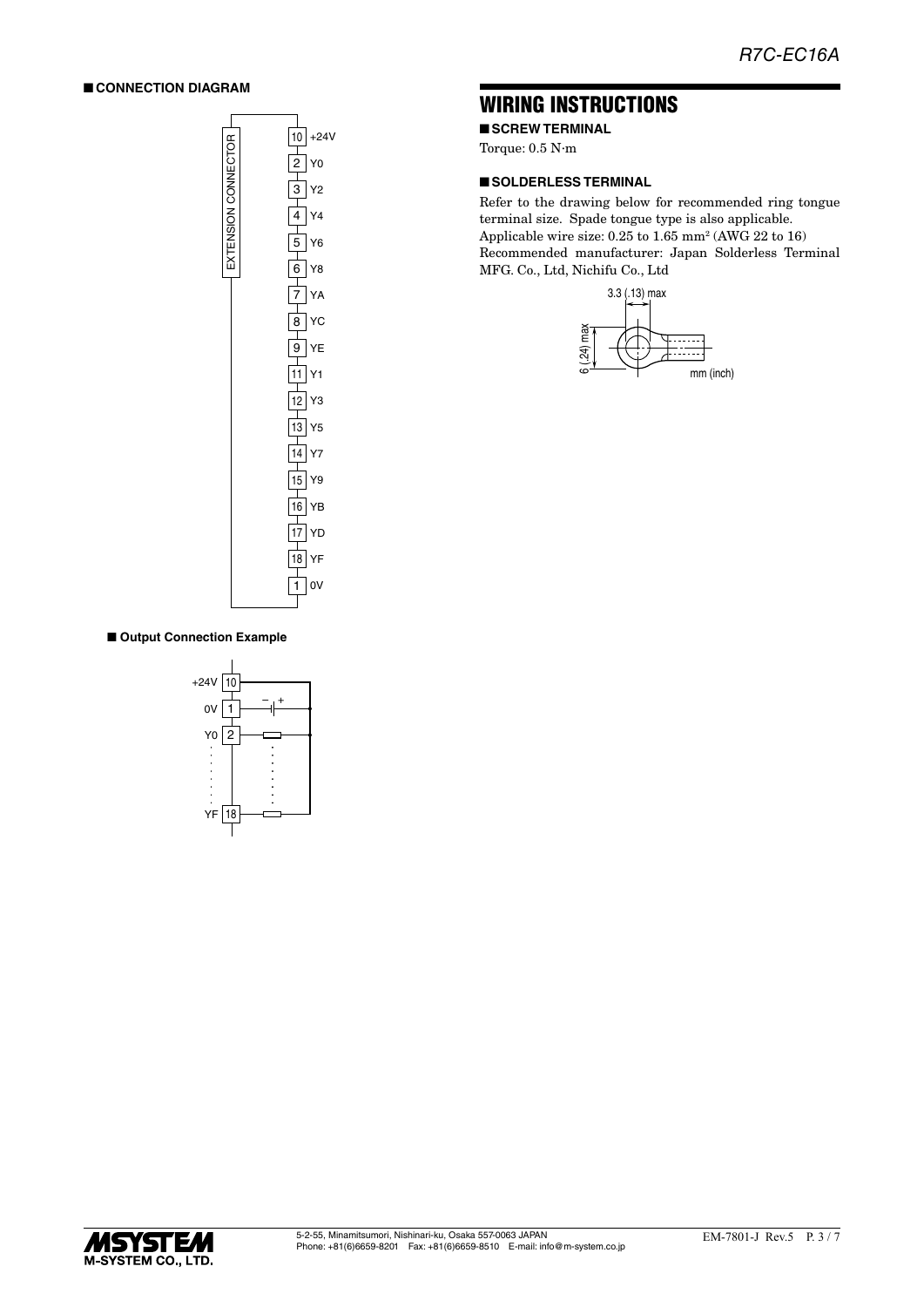# CONFORMITY WITH CE MARKING

### ■ **CE MARKING**

CE marking requires to integrate safety regulations existed in each country in EU territory and to secure smooth distribution of products of which safety is guaranteed. It is mandatory by law that products distributed and sold in EU territory to have CE mark which shows that the product conforms with the requirements of EU Directive. Each EU Directive describes the scope of apparatuses to which that EU Directive is applied. M-System's R7C must conform with EMC Directive.

Each Directive states only basic requirements. In order to mark the CE on an assembled machinery equipment, its manufacturer needs to check the overall conformity with Directives applicable to it.

#### ■ **WARNINGS AND CAUTIONS WHEN INSTALLING THE R7C**

The R7C needs to be installed in a control panel. This is effective not only to ensure general safety but also to contain noise emissions by the R7C inside the control panel. We conduct a series of testing to see that the product conforms to EMC Directive while it is installed in the control panel.

Warning and cautions when installing R7C are stated below.

- Use control panels with an internal panel plate, both made of metal, when installing the R7C.
- Make sure to adequately ground the control panel and the internal panel plate with a thick cable to maintain low impedance at high frequency.
- Use shielded cables for the signals taken out of the control panel.
- Choose a thick and short cable to ground the FG terminal of the R7C module to the internal panel plate of the control panel. Note: If electromagnetic radiation disturbance increases by grounding the FG terminal, remove the grounding.
- When painting the internal plate of the control panel, apply masking to expose metal surface to secure conductivity at the sections where the following parts are attached:
	- Bolts attaching the internal panel to the control panel
	- Ground for the FG of the R7C module
	- Earth clamp on the shielded cable
- Noise emissions inside the control panel might leak through its openings. Design them as small as possible. Recommended diameter is 10 cm or less.

#### **Supplement:**

Additional measures may be taken depending upon actual installation sites. These points of cautions are illustrated in the next page.

- Prevent noise leakage by wrapping cables using shield covers, shield tubes and flexible conduits etc. if noise leaks through the cable outlet.
- Use an electromagnetic shield gasket and block up the gap between the control panel cabinet and its cover, if noise leaks through it.
- Connecting the internal panel plate and the cover of the control panel to the main cabinet using an earth strap may be effective to strengthen the grounding.
- Electromagnetically shielded control panel cabinet is effective for shielding.

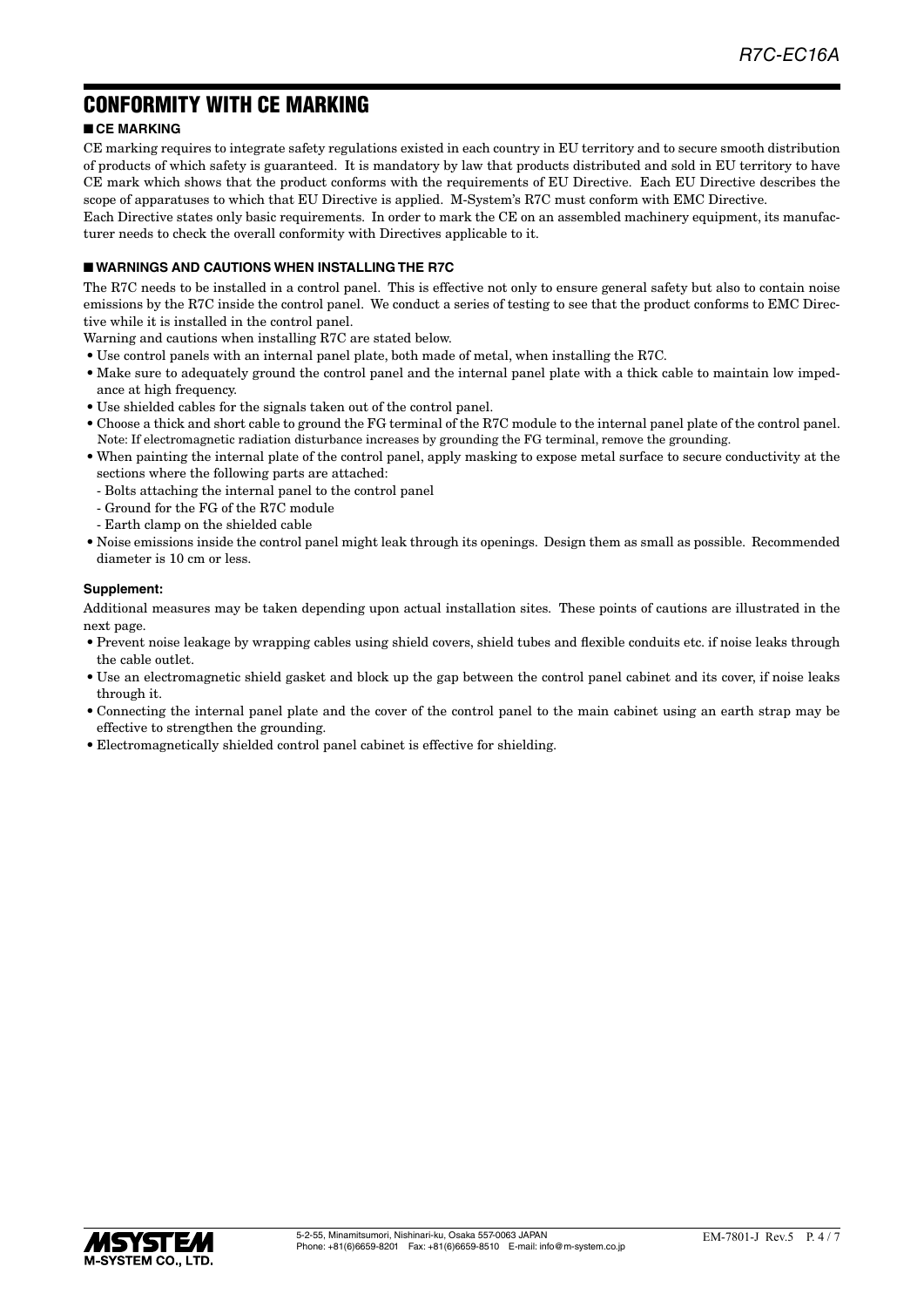**• Points of cautions applicable when installing the R7C Series**



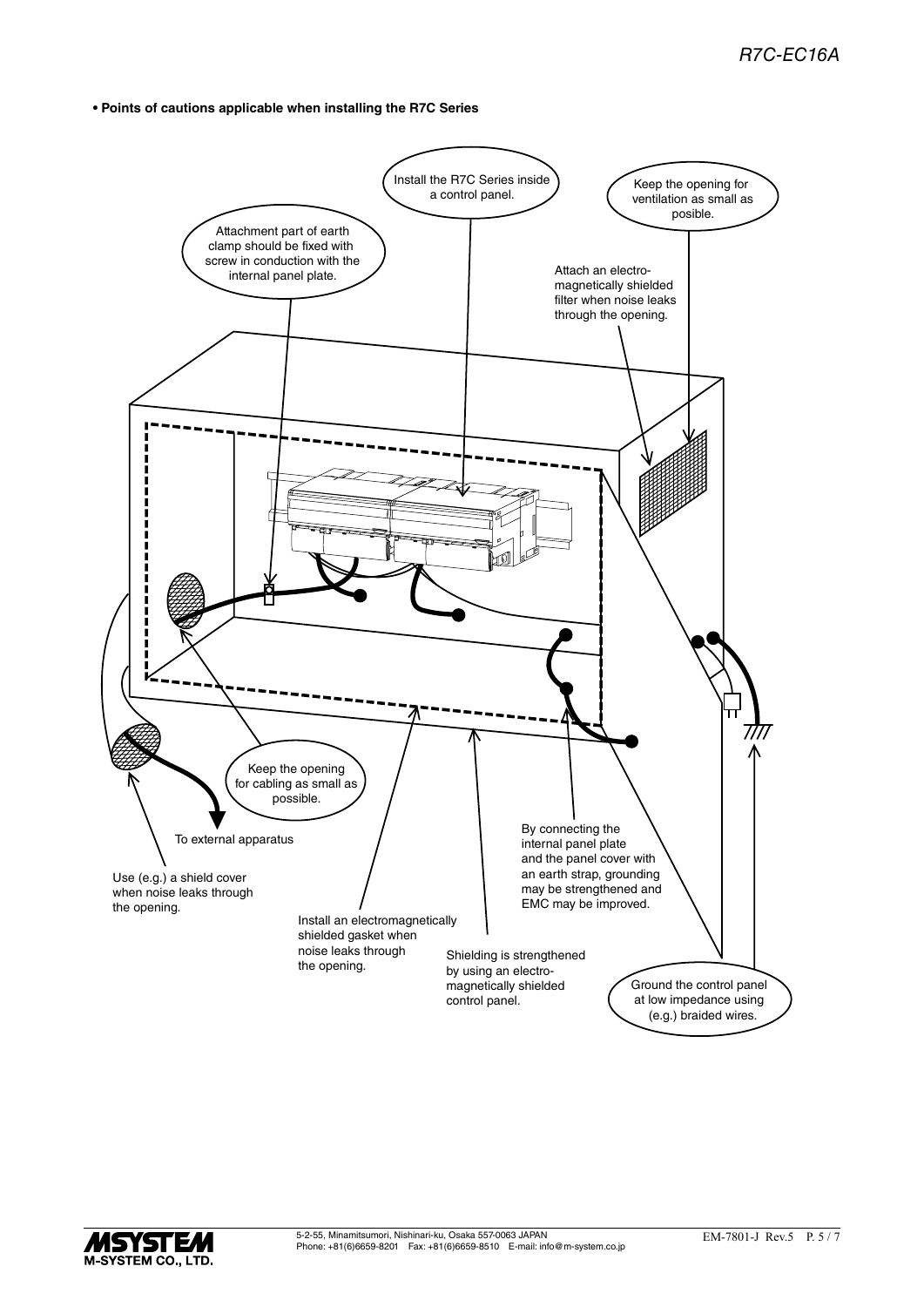#### ■ **WARNINGS AND CAUTIONS WHEN LAYING CABLES**

Signal cables connected to the R7C contain high-frequency components. Since these cables has the same effect as an antenna, they emit these high-frequency components to the external space as noise or overlaps noise from the external space on themselves.

Cables with shielding should be used for the signal line due to the above reason.

EMC conformance test is conducted in the condition that shielded cables and earth clamps are used with the R7C.

- Warning and cautions when laying cables are stated below. These points of cautions are illustrated in the next page.
- Use shielded cables for those signal cables installed out of the control panel and for thermocouple and RTD extension wires.
- All the network cables connected to R7C should be shielded.
- Use exclusively designed cables for the CC-Link.
- Expose the shield at a part of the cable cover, clip it with an earth clamp, and ground it to the internal panel of the control panel. A drain wire connected to the panel in a pig-tail form cannot maintain low impedance against high-frequency noise, thus grounding (noise shielding) in this form will not be effective.

#### **Supplement:**

Additional measures may be taken depending upon actual installation sites. These points of cautions are illustrated in the next page.

- Keep cables as short as possible. It prevents noise emissions from the cables and noise overlapping to the cables.
- Attach a ferrite core to reduce noise impact to the signal cables susceptible to the noise. Ferrite core can be attached close to the cable outlet of the control panel or close to the I/O terminal or connector, whichever is more effective. Also, the impact might be reduced by winding the cable around the ferrite core for extra turns or attaching multiple ferrite cores.
- Keep cables which are easily affected by noise away from those which can be a noise source.



In the following are examples of effective ways to lay cables separately:

- Keeping physical distance (farther than 20 cm from motor drive cables, farther than 10 cm for other groups).
- Dividing off by a grounded metal plate
- Grouping into separate grounded metal pipes or cable shields.

Wires on each side of a filter should not be too close to each other. Noise could ride onto the other side of cable. Extra attention needs to be paid at the following parts.

- Noise filter that is enclosed in power cables.
- Ferrite core that is attached to signal cables.
- Noise limiting circuit (surge quenching circuit, transient absorber circuit, etc.) that is enclosed in signal cables.